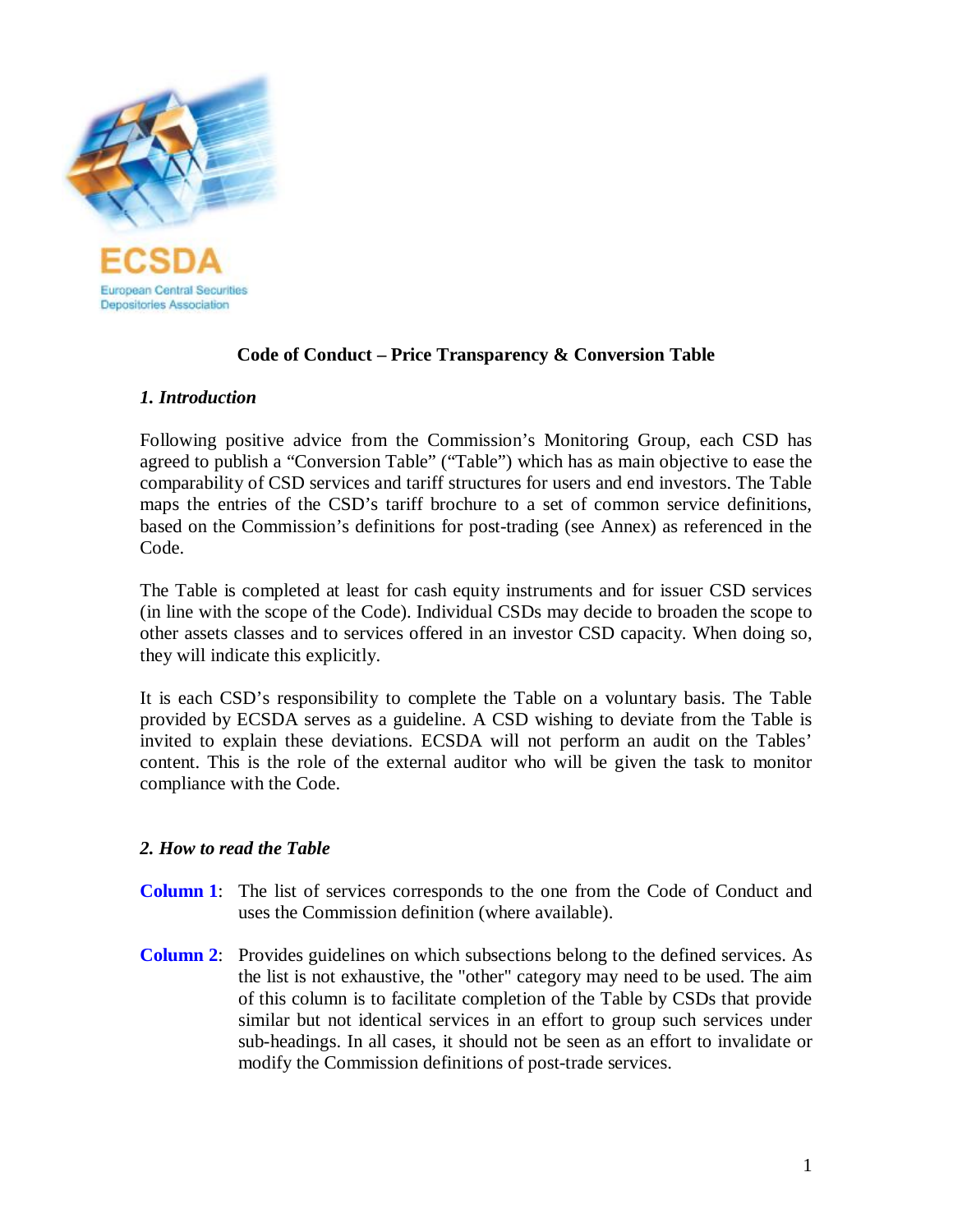- **Column 3**: Includes the heading of the CSD's tariff caption that corresponds to the service and subsection from columns 2 and 3. If not relevant for the CSD, it includes "service not offered" or "service not charged for separately".
- **Column 4**: Includes a reference to the CSD's tariff brochure (e.g. number of page, paragraph, subheading).
- **Column 5**: Specifies to whom the fees are charged. Four possibilities are proposed: issuers (or their agent), intermediaries, end investor and other.
- **Column 6**: Includes a short service description, explanation of acronyms, or a reference to service description documentation.

# *3. Common clarifications related to the content of the Table*

The CSDs used the following common guidelines when completing the Table :

- If possible, reporting fees are included in each of the relevant services
- Account provision and asset servicing includes all standard charges that are related to opening, maintaining and closing securities accounts (e.g. membership fees, minimum fees, annual fees, etc) as well as charges related to holding and administrating securities on those accounts including special event driven asset services (such as proxy voting, tax reclaim services).
- Establishing securities in book-entry form includes services related to issuance of dematerialised securities into the CSD, and of deposit (immobilisation) and withdrawal of physical securities.
- Own account transfers refer to securities movements that take place between accounts of the same account holder (realignments).
- Securities Lending and Borrowing includes any securities lending and borrowing services provided by the CSD (but indicates fail related as well as other SLB separately).
- Collateral management includes any collateral management service offered by the CSD. The Table makes the difference between collateral management related to central bank liquidity provision, other collateral management services, as well as services (operational, risk management, etc) related to running guarantee-type of funds for their members or third parties.
- Credit provision includes banking services that are provided by the CSD.
- The section on Communication is related to technical set-up and maintenance of communication channels (including any (re-)charges of network provider fees). It refers to fees that are difficult to assign to a specific service.
- The Other section includes all fees that cannot easily be allocated to the other services categories (e.g. fees related to provision of statistics, specific enquiries, etc).

Individual CSDs may decide to add further clarifications. These will be included in the conversion Table itself.